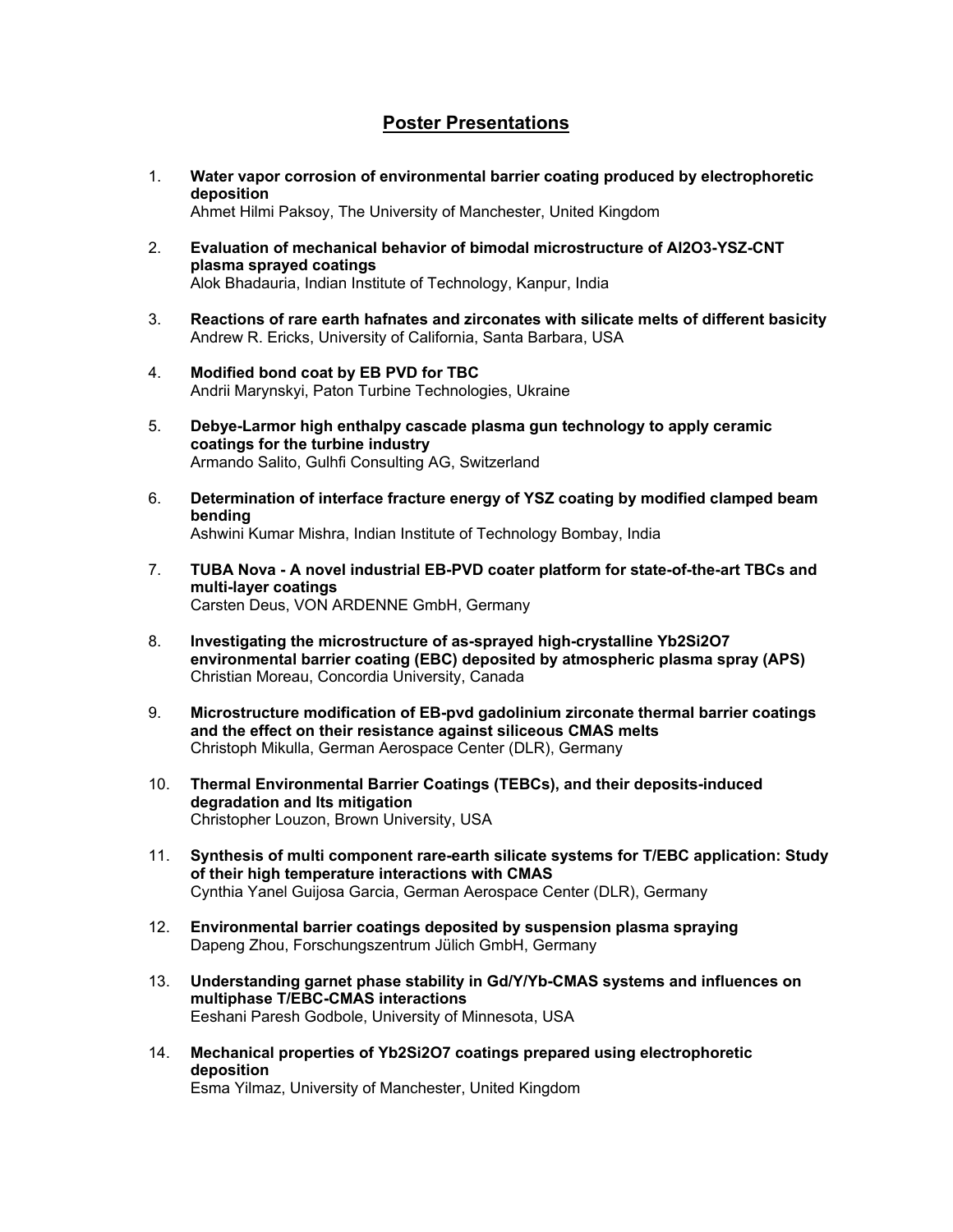- 15. **Ytterbium silicate environmental barrier coatings prepared by a novel slurry sprayingreactive sintering technique**  Gauri Waghmare, Indian Institute of Technology Bombay, India
- 16. **Environmental Barrier Coatings (EBC) based on Rare Earth Silicates for the protection of aircraft engines components: Optimization of process parameters and characterization**  Giulia Di Iorio, Sapienza University of Rome, Italy
- 17. **Effect of thermal spray processing and powder morphology on environmental barrier coatings (EBCs) performance under high temperature water vapor conditions**  Gopal Dwivedi, Stony Brook University, Center for Thermal Spray Research, USA
- 18. **Multicomponent equimolar "high entropy" oxides with fluorite/pyrochlore structure for thermal barrier application**  Harshad Uday Gandhe, Indian Institute of Technology Bombay, India
- 19. **Concepts for enhancing the life of environmental coatings systems**  Jeroen Deijkers, University of Virginia, USA
- 20. **Coatings for increased efficiency in compression ignition engines**  John Saputo, Stony Brook University, Center for Thermal Spray Research, USA
- 21. **A coupled thermal and mechanical analysis of sintering in thermal barrier coatings under gradient exposure**  John Saputo, Stony Brook University, Center for Thermal Spray Research, USA
- 22. **Effects of EB-PVD microstrural features on CMAS infiltration of Yttria-rich zirconia coatings**  Juan Gomez, Pratt & Whitney, USA
- 23. **Thermochemical stability of high entropy rare earth oxide (HERO) coatings for refractory alloys**  Kristyn Ardrey, University of Virginia, USA
- 24. **Intrinsic and extrinsic failure of thermal barrier coatings and thermal conductivity evolution under adverse environments: Towards an integrated modeling**  Kuiying Chen, National Research Council Cana, Canada
- 25. **Novel multicomponent equiatomic pyrochlores for future thermal barrier coatings**  Maren Lepple, DECHEMA-Forschungsinstitut, Germany
- 26. **Spatially resolved characterization of thermally grown oxides using time-domain thermoreflectance**  Milena Milich, University of Virginia, USA
- 27. **Advanced suspensions for plasma sprayed thermal barrier coatings**  Richard Trache, Treibacher Industrie AG, Austria
- 28. **Study of an atmospheric plasma torch operating under 1 kW of power for the local deposition of YSZ thermal barrier coatings**  Sandra Segondy, Chimie ParisTech, PSL Research University, France
- 29. **Simultaneous residual stress mapping of topcoat and TGO in APS TBC using combined micro-raman-PL spectroscopy**  Srikanth Batna, Indian Institute of Technology Bombay, India